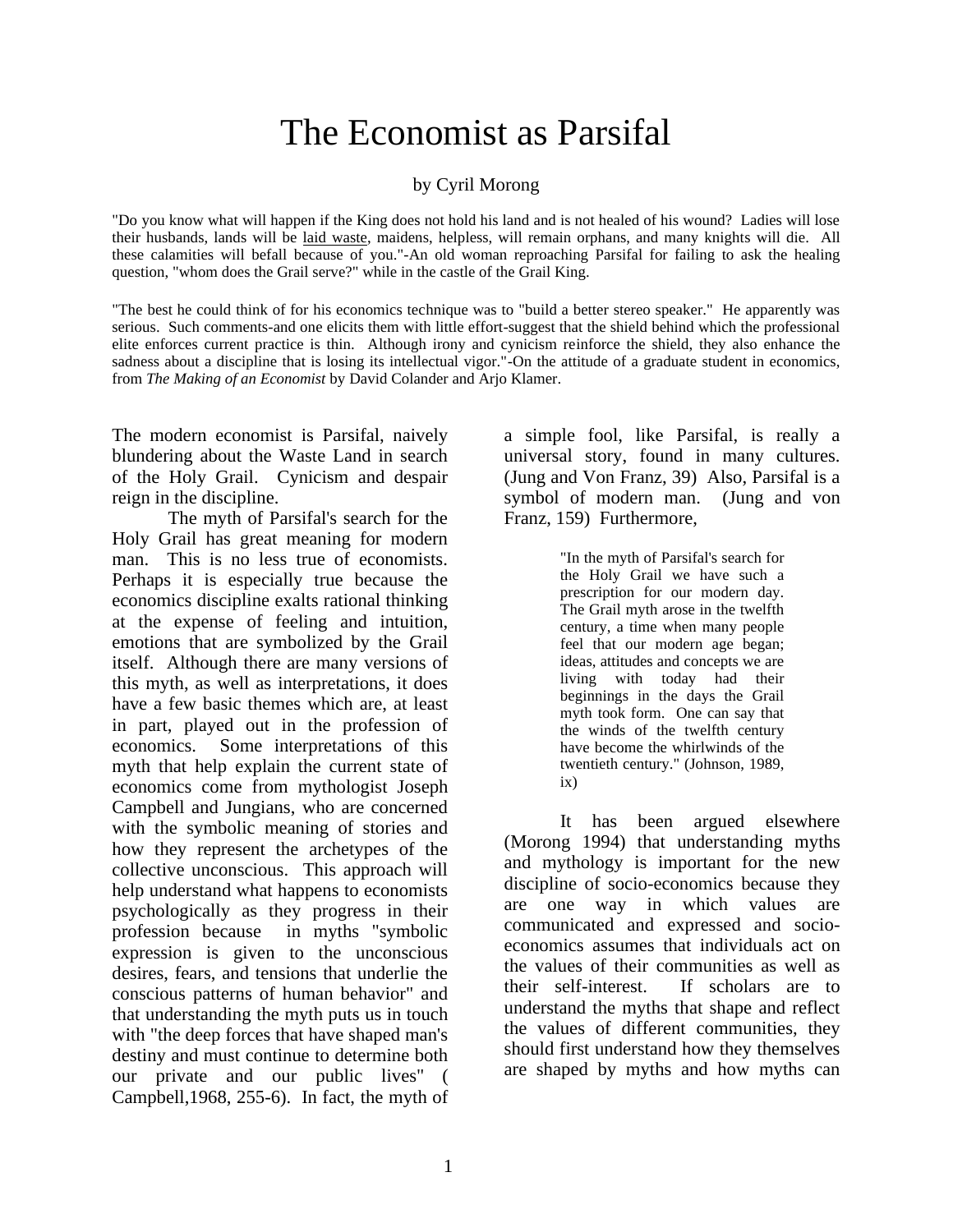illuminate the lives they lead as scholars and researchers.

Others in economics have used or mentioned myths and mythology in their work. Nobel prize winning economist Douglass North has suggested that understanding a society's myths are necessary for understanding its economic ideologies. (North, 51) Morris Silver has edited a book called *Ancient Economy in Mythology: East and West* which finds the economic meaning in myths. Jack Hirshleifer invoked mythological themes in his 1993 presidential address to the Western Economic Association. This is discussed in more detail later. Two business professors at Stanford, Lorna Catford and Michael Ray have written a book called *The Path of the Everyday Hero* which uses myths, including Parsifal, to help people get along in the modern world. Finally, Amitai Etzioni, the founder of socio-economics, was compared to the Roman god Janus at the Society for the Advancement of Socio-economics banquet in 1994 because Janus was twoheaded. This was meant in a positive sense, that Etzioni could look in both directions, to economics and to sociology.

Many parallels between life in the economics profession and the myth of Parsifal are found in this paper. It is not being suggested that these parallels explain all of what ails the profession. Certainly those in the profession behave as they do at least in part because of the monetary incentives they face. But all behavior is complex and has many motives. This paper presents a psychological view of the behavior of economists in their training and careers.

Before summarizing the story of Parsifal, the state of economics is given. Many of the social and psychological conditions found in this story can be seen in economics today. These are summarized in Wisman, although they are based on a large number of other studies. These conclusions are also based on the book *The Making of an* 

*Economist* by David Colander and Arjo Klamer.

## *The State of Modern Economics*

Economics relies heavily on rigorous theory, advanced mathematics and computer generated statistical analysis. These areas make up the graduate level training of economists. Yet they restrict the economist's ability to see the real world and the reality of human nature. People are not always rational and concerned with their material well being. Economies are imbedded in larger social systems which are influenced by institutions and history as well as cultural, religious and philosophical values.

Many students *and* economists are dissatisfied with this state of affairs. Economists continue to use mathematical models *and* restrictive assumptions about human behavior (i.e., people are always rational) because this is how one gets published and advances in the profession. They personally doubt the validity and power of the models to explain the real world. Very often, prominent economists, whether in Presidential addresses to their respective economic associations or in Nobel Prize acceptance speeches, question the relevance and severely criticize the overuse of mathematical models in economics even though they themselves achieved success by using math extensively in their work. Why can't economists at the beginning of their careers aim their research at a broader view of the world, one that encompasses history, sociology, philosophy, etc? Why not ask the big, meaningful questions early on rather than later? Wisman suggests it is the need to publish and society's own emphasis on things that are rational and quantifiable. There is a psychological explanation for this Waste Land state found in the myth of Parsifal.

## *The Myth of Parsifal*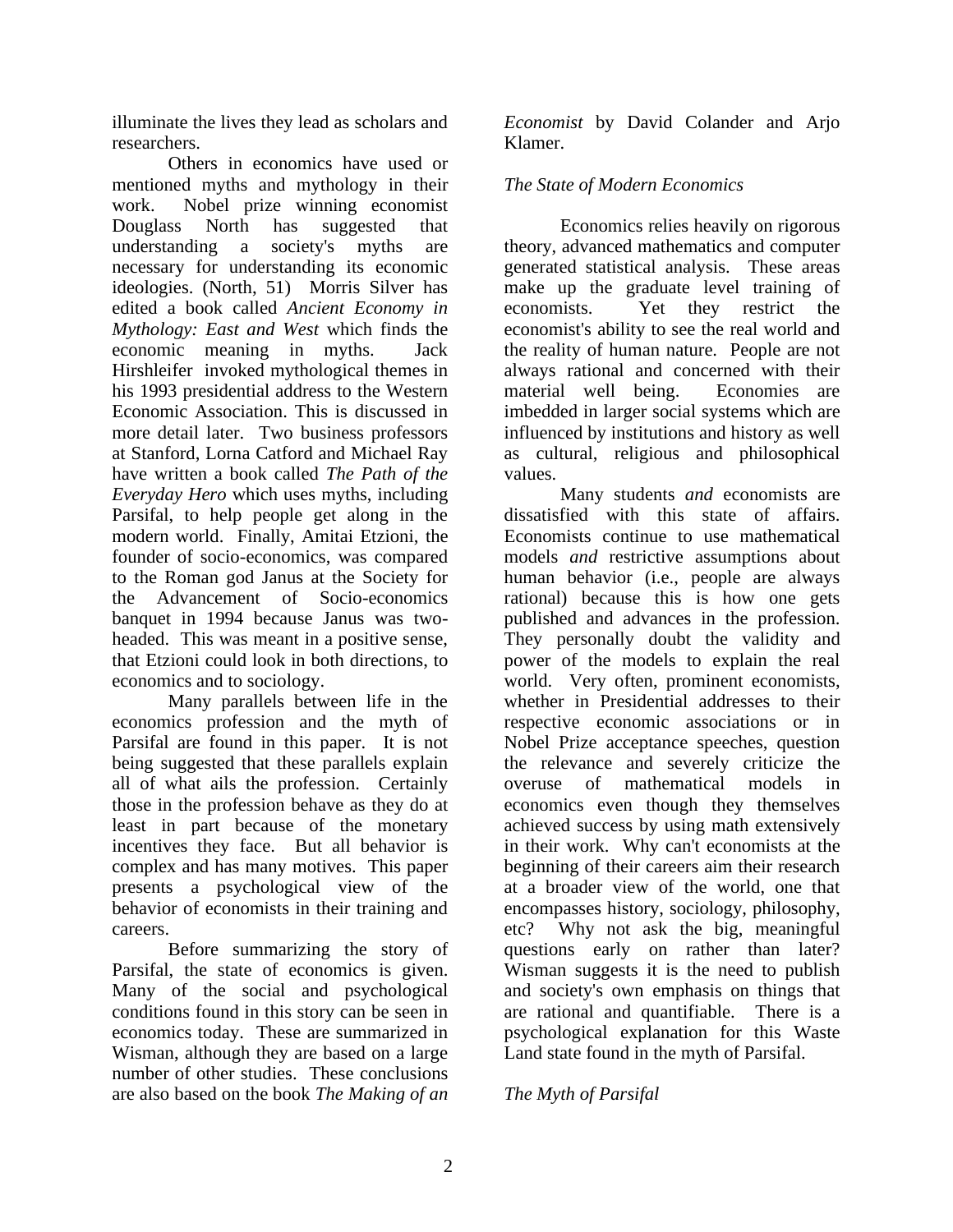Parsifal was a simple, poor and naive boy who is dazzled by the sight of five knights. He wants to be one and goes to the court of King Arthur. He does so against the wishes of his mother who he sees collapse as he rides away. She soon dies. At Arthur's court, Parsifal is told he can be a knight if he slays the evil Red Knight who has boldly taken a silver cup from Arthur and his knights while they were dining. Parsifal kills him and then puts on the armor of the Red Knight. But he soon learns that knighthood is arduous and is truly attained after much valor and noble work. He must learn a great deal and be versed in knightly arts of battle, to live by certain social rules and rituals, and that it is childish to ask too many questions. Parsifal eventually does become a good knight, defeating others and sending them to serve King Arthur. One day he enters the Grail Castle and meets the wounded Fisher King whose kingdom has become a wasteland. "The cattle do not produce; the crops won't grow; knights are killed; children are orphaned; maidens weep; there is mourning everywhere-all because the Fisher King is wounded." (Johnson, 1989, 1) Parsifal sits at a banquet and sees the Fisher King sitting before the Holy Grail. If Parsifal can but ask the question "whom does the Grail serve?" the king will be healed and the kingdom will again flourish. But Parsifal was told by his mother not to ask too many questions. He is expelled from the castle for not asking. Shortly after this, he meets a woman who realizes where he has been and admonishes him for his failure to ask the question. He then goes on to slay many dragons and defeat many knights (this moves him beyond his mother complex so he is later not afraid to ask questions) until finally, in his middle age he has again earned the right to go back in to the Grail Castle and has the opportunity to ask the question. In some versions of the story, he does so, and then takes the place of

the Grail King (or Fisher King) as guardian of the grail.

To understand how this story can be used to analyzed the profession of economics, some of its themes and symbols need to be discussed in more detail.<sup>1</sup>

### *The Holy Grail*

The story of the Grail has many influences which include Celtic myths and legends, Christianity and even themes from Islam which penetrated Europe as a result of the Crusades. These sources and influences will not be dealt with since the purpose here is to use the myth's symbolism to shed light on modern economics. Both Matthews and Jung and von Franz trace the historical origins of the legend.

The grail symbolizes many things (Jung and von Franz).

> "If all its various aspects are summarized, whether as a wonderful stone, as a vessel or as a relic, the Grail is found to possess the following characteristics. It dispenses material food according to taste and imparts spiritual solace. It preserves youth and generally maintains life. In one instance it heals knights wounded in battle. It radiates light and a sweet fragrance, it rejoices the heart, and whoever sees it can commit no sin that day. It discriminates between good and evil. To the unbaptized it remains invisible. It makes known the will of God by means of writing which appears upon it. Only he who is destined by heaven and whose name is written thereon can find the Grail. Nor does it allow its defender to have any loves other than the one the Grail prescribes for him." (Jung and von Franz, 114)  $2$

It is also capable of harmonizing or bringing together conflicting opposites like malefemale, rationality and emotion, dark and light, good and evil, etc. (Jung and von Franz, 194) It is the conflict of opposites in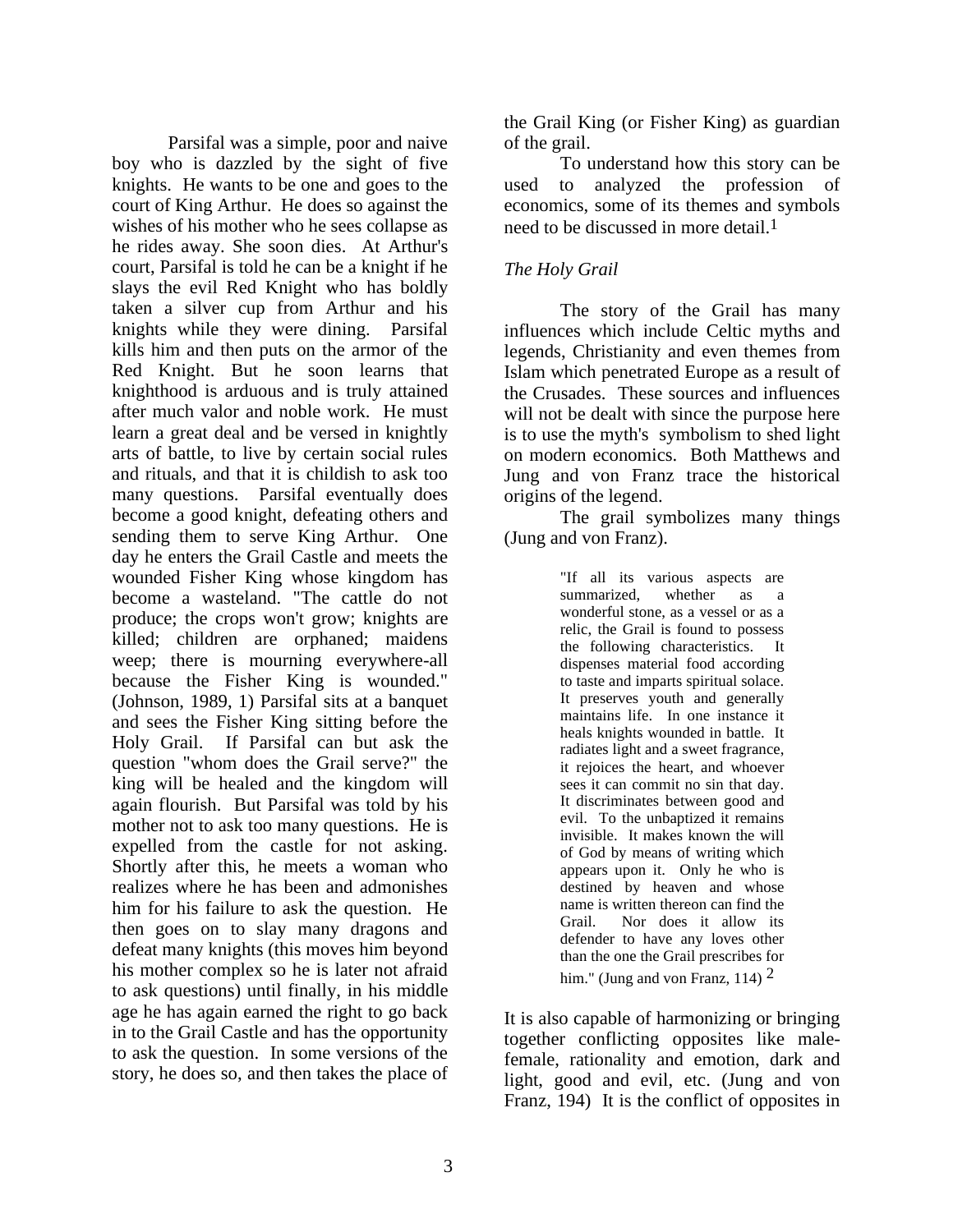his own psyche that Parsifal needed to discover in order to finally make it back into the Grail castle the second time. This is a long psychological process of self-discovery that Jungians call individuation. Parsifal needs to have an expanded consciousness, he needs to travel, psychologically speaking, far beyond the naive fool that he is at the beginning of the story. To find the Grail is to really find and discover yourself, to be conscious of and reconcile the opposites in your own psyche. It calls us to discover ourselves. (Jung and von Franz, 134) It facilitates consciousness. (Jung and von Franz, 145)

The Grail castle itself symbolizes the underworld, the spirit and the unconscious. (Jung and von Franz, 68) Therefore, it is a potential source of creativity.

#### *The Fisher King and the Waste Land*

The Fisher King, or the Grail King<sup>3</sup>,

". . . personifies the principle of Christian consciousness confronted with the problem of *physis* and of evil. It is as if the dark aspect of divinity had attacked him in order to awaken him to a more conscious religious attitude. But he cannot himself solve the problem within the structure of the outlook he personifies. He therefore has to await a successor who shall free him." (Jung and von Franz, 212)

He was wounded when he was young in his generative capacity and has lost the capacity for enjoyment and relationship. The wound came in a battle with a Muslim knight, who represented sensuousness while the Fisher King represented vision. "Hardly a modern man escapes this collision in his own life and he may end up in the sad state described in our story. His passion is killed and his vision is badly wounded." (Johnson, 1989, 3) Also, "It is a wound intimately connected with his feeling function and affects every sense of value in his psychological structure.

This is the price we have paid for the cool, precise, *rational*, (emphasis added) and scientific world that we have won at so high a cost." (Johnson, 1993, 16) He is suffering because an unconscious impulse is not conscious. (Jung and von Franz, 91) A person is possessed by something he is not conscious of. (Jung and von Franz, 222) The Fisher King, like Parsifal, is too masculine in consciousness (see below). This disdain for the feminine, for the natural world which is the source of joy and creativity, is what has left the kingdom a wasteland. (Jung and von Franz, 204) The Fisher King is "too ill to live but unable to die." (Johnson, 1989, 7)

The successor who will free him was prophesied to be a wholly innocent fool who would ask a specific question. "The myth is telling us that it is the naive part of a man that will heal him and cure his Fisher King wound." (Johnson, 1989, 11)

Joseph Campbell provides a vivid description of the Waste Land that can be found in any age:

> "It is the land where the myth is patterned by authority, not emergent of life; where there is no poet's eye to see, no adventure to be lived, where all is set for all and forever: Utopia! Again, it is the land where poets languish and priestly spirits thrive, whose task it is only to repeat, enforce, and elucidate clichés. And this blight of the soul extends today from the cathedral close to the university campus." (Campbell, 1976, 373)

#### Furthermore,

"The Waste Land, let us say then, is any world in which (to state the problem pedagogically) force and not love, indoctrination, not education, authority, not experience, prevail in the ordering of lives, and where the myths and rites enforced and received are consequently unrelated to the actual inward realizations, needs and potentialities of those upon whom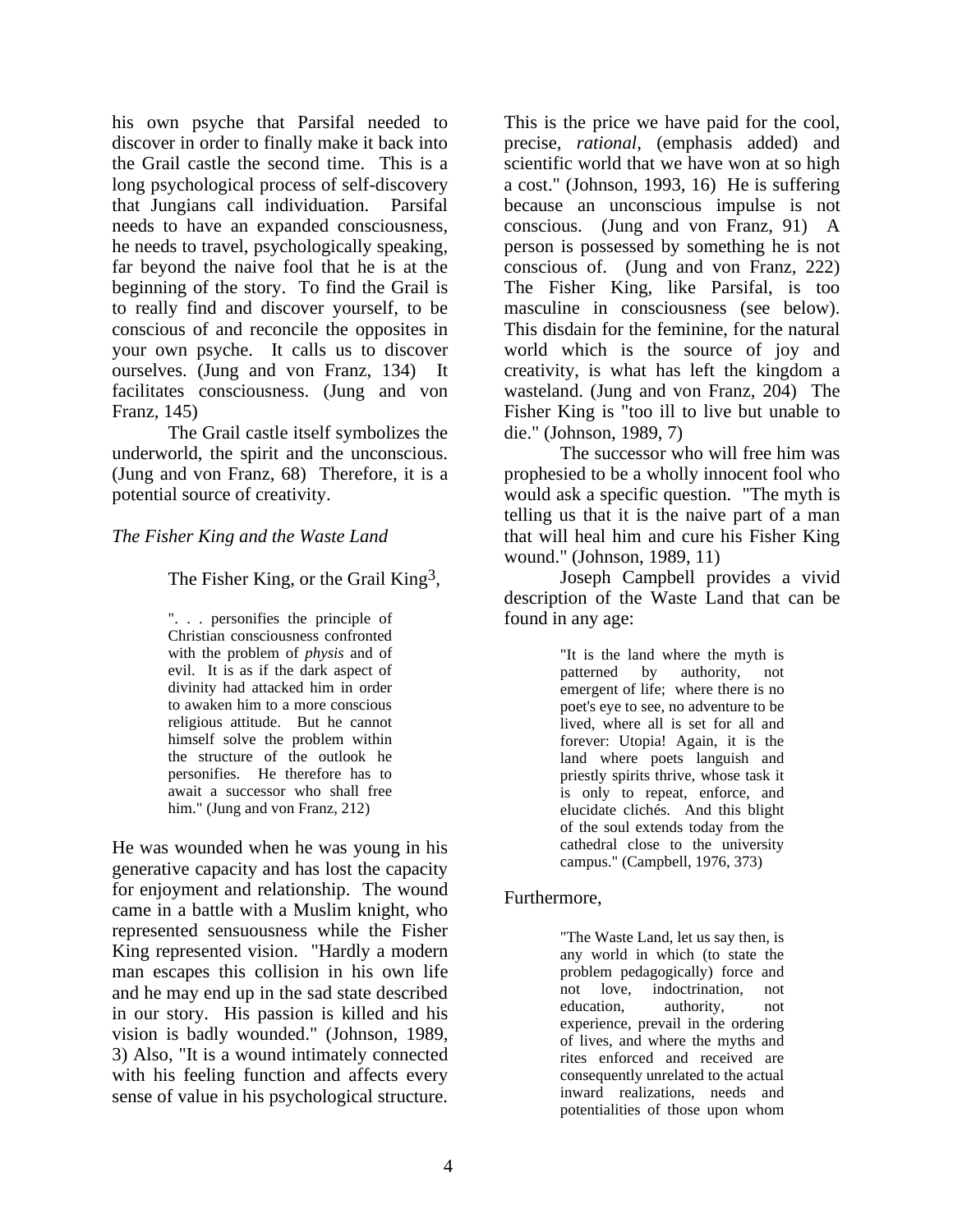they are impressed." (Campbell, 1976, 388)

It will be obvious how well this describes the profession of economics later in the paper when the findings of Colander and Klamer (from their book *The Making of an Economist*) are summarized. It is no accident that Campbell mentions the university campus.

## *Psychological Analysis of Parsifal*

Parsifal represents a man moving from a low level of consciousness to a higher level of consciousness. Through is adventures, he is constantly, although at times very slowly, becoming more aware of the conflict of opposites within himself. He also suffers and much of what happens to him is because of his low level of consciousness.

His quest starts in covetousness, by envying and wanting to be like the knights, and ends in finding the Grail. The symbol of the Knight is used in these stories because the Knight was the symbol of higher, more conscious man. (Jung and von Franz, 54) By leaving his mother, he takes his first step towards consciousness. (Jung and von Franz, 45) This, however, is simply a move towards male consciousness, the consciousness of rational thinking and outward achievement that is often alienated from the natural world. It dominates much of Parsifal's life. The death of his mother also represents the death of his soul. (Jung and von Franz, 222)

The Red Knight represents Parsifal's shadow, "the sum of emotion and barbaric thoughtlessness which Parsifal must overcome before he can become a Christian Knight." (Jung and von Franz, 56) The shadow also "brings the energy to live as a human being" and "consists of those aspects of your character that belong to you but that have not been given any conscious place in your life." (Johnson, 1991, 59) The killing of the Red Knight represents emotional

growth. (Jung and von Franz, 57) When he puts on the armor of the Red Knight he adopts his persona, or mask, the face he shows to the public, which is not his true face. (Jung and von Franz, 59) But by putting on this armor it means that Parsifal now has control of his shadow and can use its energy. (Johnson, 1989, 24)

There is one more important point about Parsifal's wearing of the Red Knight's armor. He puts it on over a homespun garment made by his mother. His mother wished to make him look like a fool so he would not be taken seriously and become a knight like his father and brothers who died in battle. This garment symbolizes his mother complex, his wish for the world to be secure and take care of him. This limits his consciousness which in turn prevents him from asking the question.

After the Red Knight battle, Parsifal meets Gournamond, who will become his godfather in a figurative sense. He learns more about knighthood from him but soon wishes to see his mother again, although he does not know of her death. He comes upon a castle besieged by an evil knight. He defeats this knight and falls in love with the mistress of the castle, Blanche Fleur. She represents the anima in his psyche, the animating principle which inspires his knight errantry.

As a knight, Parsifal would have been expected to help women in distress. This he does quite often, but it is an attempt to compensate for his overly masculine consciousness. (Jung and von Franz, 64) According to the Jungian analysts, the women in the story represent different aspects of Parsifal's anima, the part of his psyche that is creative and feeling. He often decides to leave a woman after only a short stay. The most notable is his putting off marrying Blanche Fleur. (Jung and von Franz, 270) This symbolizes his difficulty with expanding his consciousness to include this aspect. Often he is aided by a woman, symbolizing the benefit from expanding the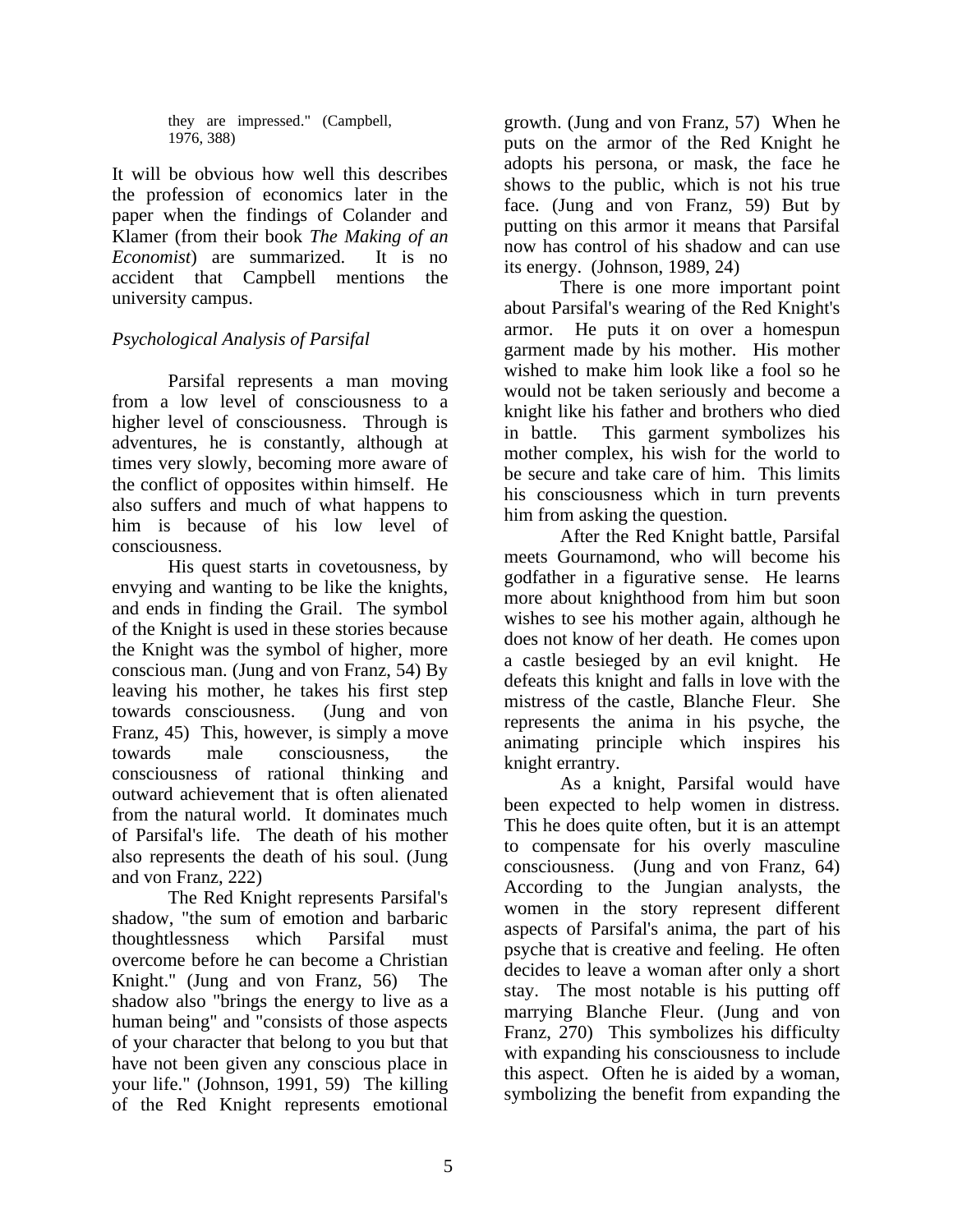anima's role in his psyche. (Jung and von Franz, 179) Rather than seeing women as ends in themselves and as equals, capable of their own contributions and capable of teaching Parsifal, his consciousness is too masculine to see them as anything but a prize to win. (Jung and von Franz, 184)

His failure to ask the important question in the Grail castle was a result of a lack of consciousness. He had not adequately integrated his anima so he could not ask a compassionate, healing question. (Jung and von Franz, 181) But, because at that time he is not conscious enough to understand the inner problem of the conflict of opposites that the Grail represents, he is not capable of assessing what he did and therefore does not understand why he is expelled from the Grail castle. (Jung and von Franz, 182) By not asking he no longer understands himself and is cut off from his inner being. He later learns of the spiritual nature of the Grail from a hermit, someone more focused on the inner world. (Jung and von Franz, 222)

There is another reason for not asking the question. "The young knight's concern for reputation as one worthy of that circle was his motive for holding his tongue when his own better nature was actually pressing him to speak." (Campbell, 1976, 454) Also, "he allowed concern for his social image to inhibit the impulse of his nature-which, of course, was exactly what everyone else in the world was doing in that period and was the cause of all that was wrong." (Campbell, 1973, 169) His failure to ask the question has a negative effect on Parsifal. "His decision to act in that intelligible sphere, not according to the dictates of his nature but in terms of what people would think, broke the line of his integrity." (Campbell, 1976, 454) Again, these quotes from Campbell should be read right after reading the summary of the Colander and Klamer findings that appear later in the paper. They describe the economics profession as well.

When Parsifal makes the decision to search for the Grail Castle again after much knight errantry, he and the other Knights each go their own way rather than search in groups, as they had in other adventures. (Johnson, 1989, 70) This symbolizes the beginning of Western individualism. Perhaps it is no coincidence that economics is based much on individual decision making.

From the hermit, who represents the inner, reflective voice, Parsifal learns that no one who spills blood may find the Grail. (Jung and von Franz, 271) He moves away from the masculine way of dealing with evil Knights, simply fighting and slaying them, to negotiating with them and showing them mercy. (Jung and von Franz, 273) This is part of his individuation process of expanding his consciousness to include his anima. After a long period of doing a Knight's work, and with the hermit's help, he finally has an opportunity to enter the Grail castle again because of his expanded consciousness. By this time he has shed the homespun garment from his mother. He is either middle aged or nearing it. In some versions of the story he does ask the question "whom does the Grail serve?" It is a question about raising consciousness, caring about the realm and something larger than the individual and his ego. (Jung and von Franz, 292) In fact, it is the last step in the process. In some versions of the story he does ask the question. The kingdom again flourishes and Parsifal takes over as the guardian of the Grail.

## *The Economist as Parsifal*

Young economists, as they enter graduate school, are excited about the chance to study important questions about the nature of the economy and economics such as what is the proper role of government and how can it be based on human nature? Or what are the historical forces acting on the economy? We soon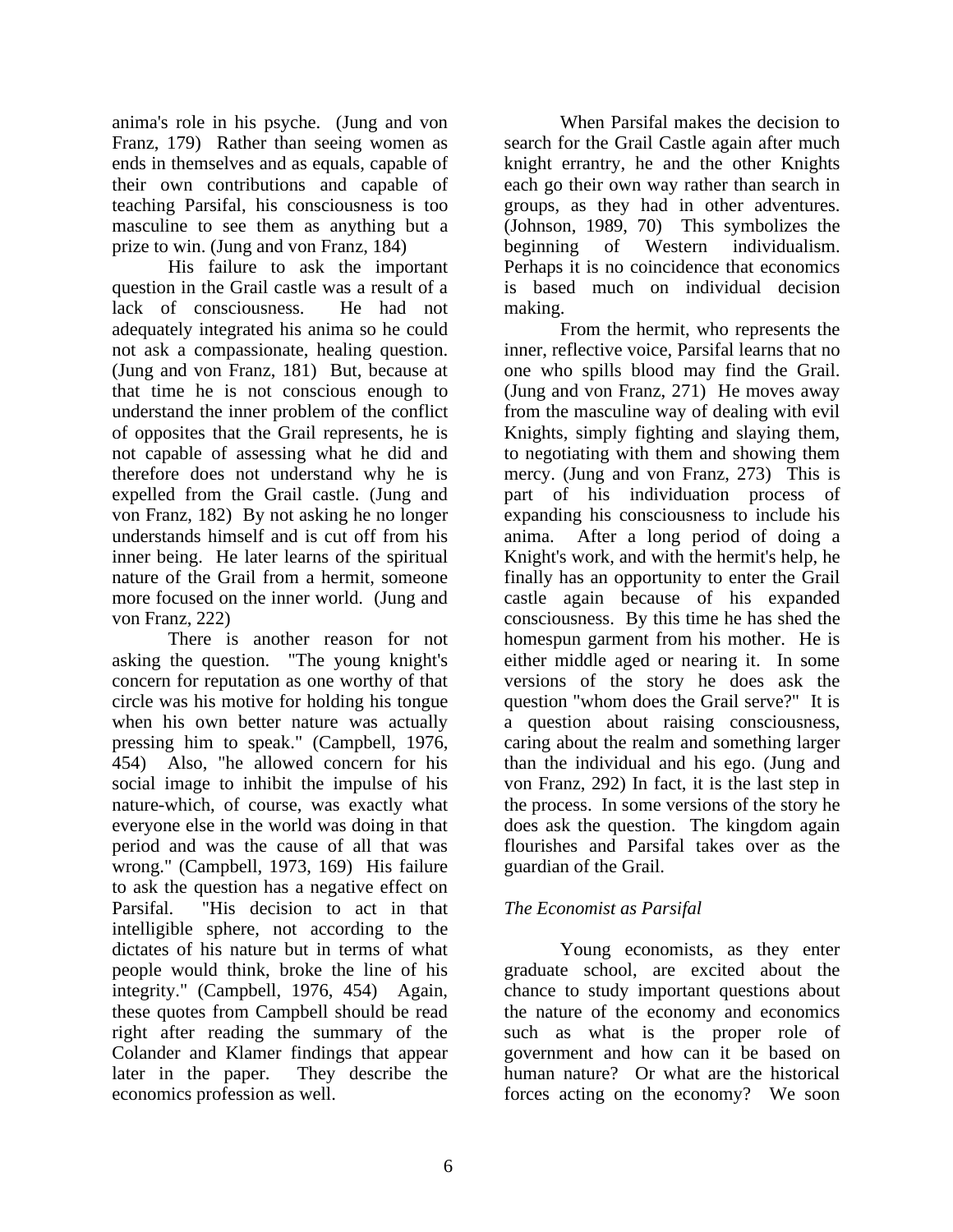learn that we must undergo arduous study of mathematics and statistics, moving far away from the questions that got us interested. Like Parsifal, we must learn a great deal and overcome great obstacles (like comprehensive exams and a dissertation). We can subdue difficult mathematical theorems and techniques and put them in service of our careers and research. This has been referred to as the "knightly conduct in the *quest* (emphasis added) for knowledge." (Stigler, 15) We become engaged in the appropriate work in the midsection of our lives as Parsifal did after he failed to ask the right question. We are unable to ask the relevant questions about economics in our youth like what is the purpose of the economy and the discipline of economics.

In fact, the formalization process has been crowding out the "self- reflective process that might clarify whether in fact formalization has gone too far." (Wisman, 3) This is exactly the problem faced by Parsifal. He was so busy on attaining outer, worldly success, that he had very little time to reflect on who he was or what his life meant. There is a "deep human need that formalism might satisfy." (Wisman, 7) This is also an "intolerance toward ambiguity." (Wisman, 8) Parsifal, being a simpleton, sees everything as black or white, right or wrong. It is important to note here that Wisman himself thinks part of the explanation for excessive formalism may be found in sociology or psychology. (Wisman, 8) This is what is being done here by using mythology since myths are symbolic representations of the psyche but also communicate a sociological message, namely the values of a community. The Grail legends of the 12th and 13th centuries were doing just that. One of the sociological reasons that Wisman gives for the excessive formalism is that scientists do not always just seek the truth, they also seek the approval of their fellow scientists. (Wisman, 9) This is one reason why Parsifal stopped

asking so many questions-it was just not what a good knight did.

The avoidance of ambiguity also spills over into teaching. "Because economists are trained in techniques rather than substance, teaching models is easier than teaching institutional complexity or ideas." (Wisman, 12) This teaching leaves graduate students uncreative and lacking in communication skills. (Wisman, 14)

The real comparison between economists and Parsifal is the lack of balance. Wisman quotes Morishima here: "Morishima, pushing the date back a few years, has argued that 'so deep and extensive has been the mathemitization of economics since 1940 that it has lost all sense of balance, becoming divorced from knowledge of economic systems and economic history." (Wisman, 25)

Finally, after slaying many figurative dragons (math, difficult research projects, etc.), the economist has risen to the top of his profession so that he again has the chance to question the purpose of economics. It should be reported here that when Wisman presented his paper at the annual meetings for The Society for the Advancement of Socio-Economics in 1993, the question was asked why does someone have to wait until they win a Nobel Prize in economics using math before they can criticize the over use of math in economics? The answer, at least in part, is that economists are like Parsifal, having to make it into the Grail castle a second time. The accumulated knowledge and theories are the Grail for the profession in that they sustain those in the profession. Perhaps these eminent economists now feel the obligation not just to do good economics, to be good knights, but to watch over or guard the discipline so it may flourish in the future, just as Parsifal himself becomes a guardian of the Grail.

A recent example of this questioning by prominent economists is the presidential address made to the Western Economic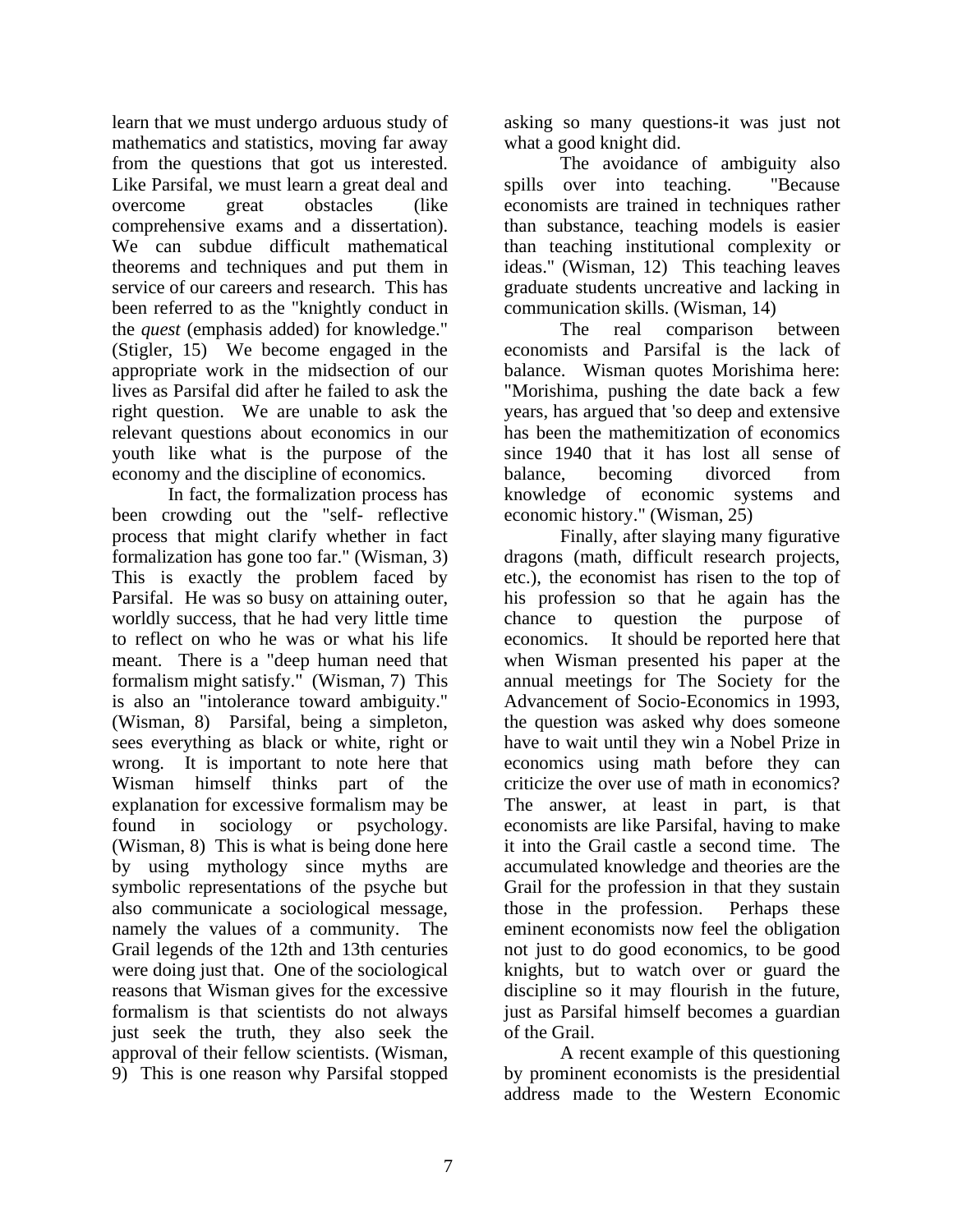Association in 1993 by Jack Hirshleifer titled "The Dark side of the Force." (Hirshleifer, 1) His major point is that the economics profession "has almost entirely overlooked what I call *the dark side of the force* (emphasis in the original)-to wit, crime, war and politics." (Hirshleifer, 2) Three things are pertinent here. One is that he takes inspiration form the *Star Wars* movie trilogy. These films in turn were inspired by mythology, namely Joseph Campbell's book *The Hero With a Thousand Faces*. The second is that the main character, Luke Skywalker, is a young, naive fool who becomes a knight (a Jedi Knight in his case) like Parsifal. The third is that Hirshleifer is another economist making it to the top who is asking what is basically a grail question, how can we expand the consciousness of economics. But in this case, it is particularly interesting because it is aimed at integrating the darker side of human nature. As noted above, this is one of the functions and abilities of the Grail. It brings together light and dark. This is what Hirshleifer is doing. For him it is an integration of the cooperation between people analyzed in the work of Coase and the exploitation described in Machiavelli. (Hirshleifer, 3) In fact, cooperation by some is usually done for aggression against others. (Hirshleifer, 4) He also stresses the need to include irrational factors like hatred, xenophobia, and uncontrollable anger. (Hirshleifer, 5) Again, the rational and irrational are opposing forces brought together by the Grail.

What these economists realize when they become recognized for their achievements but then criticize the discipline's excessive use of math is that they finally made it to the top of the ladder but it was against the wrong wall all the time. Mythologist Joseph Campbell said this happened to many of his friends. Psychologist Robert A. Johnson also said this in his book *Transformation: Understanding the Three Levels of*  *Masculine Consciousness*. Perhaps it is no coincidence that economics is a profession that has been dominated by men. In fact "It is the accomplished man who is most capable of asking unanswerable questions about the worth and the meaning of his life." (Johnson, 1989, 69) To a certain extent, many of the questions raised about economics by Hirshleifer and others are unanswerable by our current methods and practices. How would the "dark side" be added to a utility or profit maximizing model?

The failure of the profession to ask the big, important questions (until a long record of achievement is established) leads to many problems. According to the research summarized by Wisman, businesses are less interested in hiring economists, we have an inability to provide the government with good advice on the economy, good students who enjoy philosophy and history don't go into economics while those who know math do and we don't understand how institutions work. The entrepreneur, the agent of creative destruction (change, the essence of capitalism according to Joseph Schumpeter), is not part of any mathematical model because entrepreneurship is intuitive and is based on irrational "animal spirits" according to John Maynard Keynes. These, like courage and creativity, cannot be measured or quantified too easily, if at all. Like the kingdom of the Fisher King, economics has become a wasteland, full of despair and cynicism.

Many of the problems mentioned by Wisman are also mentioned in the Colander and Klamer book on graduate training in economics. They found that "graduate students are experiencing an identity crisis-a conflict between their idea of what an economist is and the identity that their graduate training imposes." (Colander and Klamer, 170) This is in part because of the formalization. They ask if the students like this: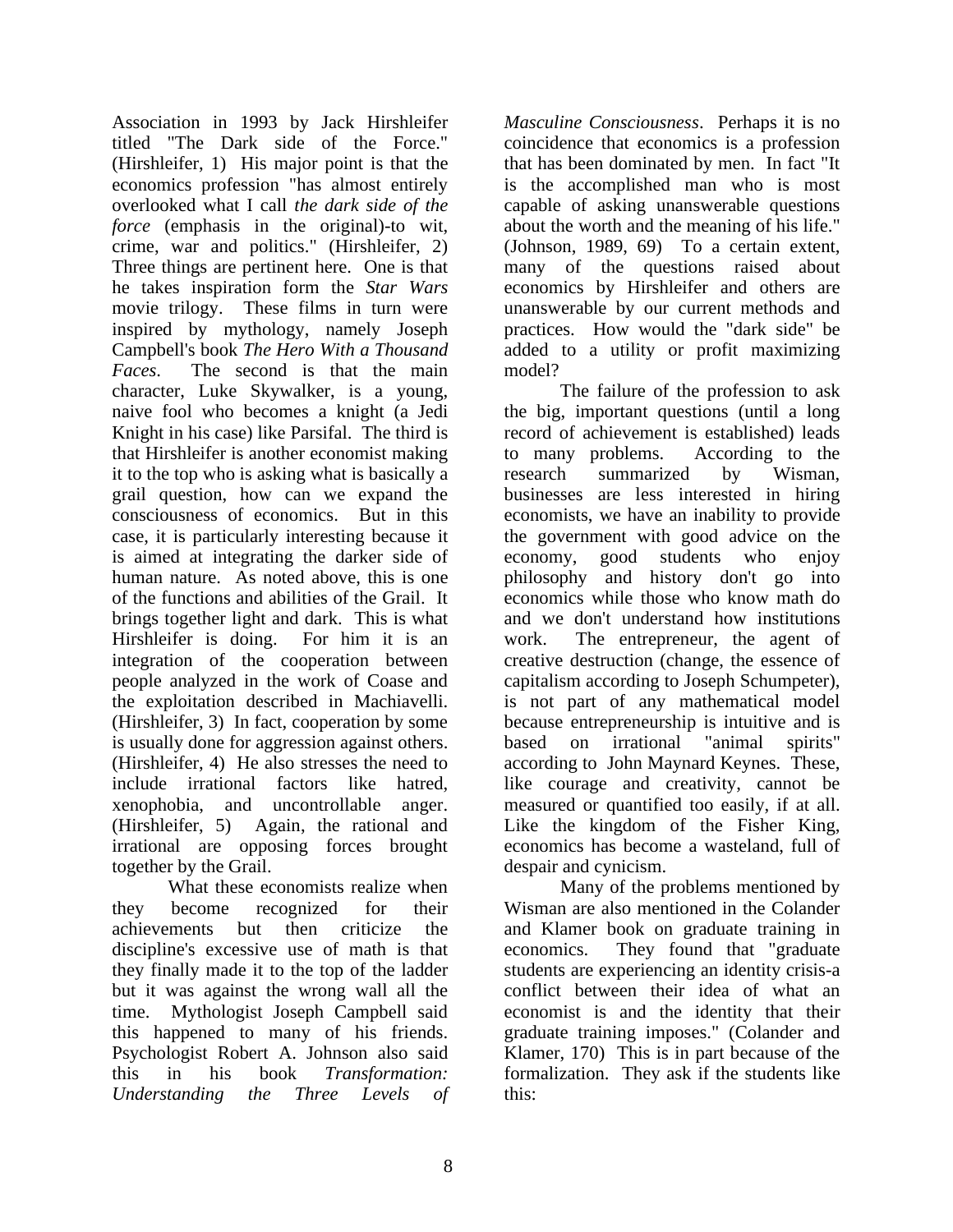"The students tell us they do not. They resist the identification with engineers and do not like the preoccupation with techniques in graduate school and in the literature. They want more ideas, more policy relevance, more discussion of the fundamental assumptions, and more serious consideration of alternative approaches." (Colander and Klamer, 170)

The students are more likely to see themselves as the "Intellectual." "This character gets associated with single-minded pursuit of the truth and the love of ideas." (Colander and Klamer, 180) This is just like Parsifal being dazzled by the first knights he sees as a young man. In our modern rational, economic and scientific world, intellectuals and scientists, including economists, have a special status and mission: to make the world a better place through ideas and truth seeking. To read and understand the work of a creative, successful and influential economist for a young, intelligent student surely must be dazzling, just as it was dazzling for Parsifal to see a knight for the first time. The pursuit of truth and the love of ideas is certainly an exciting quest to set out on when you are young. But graduate school down plays this role, as well as that of Social Activist and Teacher. (Colander and Klamer, 180-1)

The role that *is* accepted and allowed for graduate students is that of Academic Professional. In this case "The profession was understood to be a calling that could be followed only after intensive training by individuals who had already professed." (Colander and Klamer, 182) This recalls Parsifal learning that a knight has to go through long and arduous training. What is the Academic Professional?

> "As prospective Academic Professionals, the students learn the tools of the trade; they learn furthermore that they will apply

those tools to impress, edify, and perhaps entertain their fellow economists. Academic Professionals write for academic journals, attend academic conferences to address fellow Academic Professionals, work hard to get academic tenure, and generally dedicate their lives to academia. Academic Professionals are careerists who judge the performance of themselves and colleagues on the basis of where they teach, where they publish, and how many items they add to their curriculum vitae each year.

The character of the Academic Professional suppresses many of the values and qualities that the students see in the characters they would like to be. The overriding commitment of the intellectual, for example, concerns the pursuit of ideas and truth; if that pursuit demands the excursion into foreign territory, such as history or sociology, the Intellectual takes the trip. By contrast, Academic Professionals who trespass outside the economics department-put their tenure and professional standing at risk. They are therefore committed first to interests of their own profession. Academic Professionals are expected to be Kuhn's normal scientists-that is, scientists who will work with the current tools of research approved by other normal scientists." (Colander and Klamer, 182)

To where does this lead? "Ultimately, mastery of the technique is what matters to their lives as Academic Professionals. They are not expected to question the fundamental assumptions or to develop serious interest in alternative approaches. The students also learn that the Academic Professional avoids interests that distract from the ultimate purpose in life-the production of scientific papers" (Colander and Klamer, 183) The result is cynicism and a lack of faith in the discipline. Academic life is just a game. They find this lack of faith and cynicism in those in the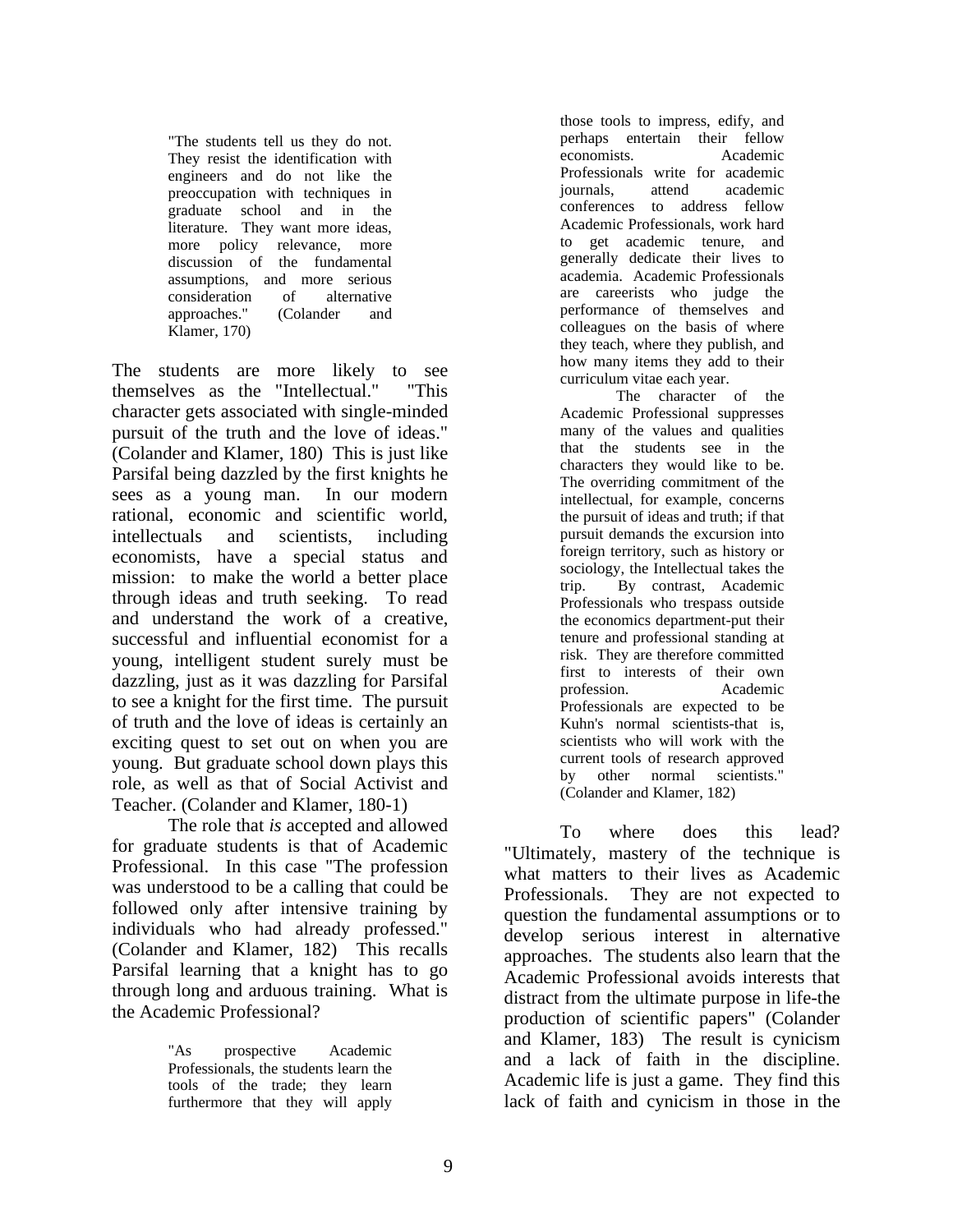profession as well as in the graduate students. They see a discipline that is losing its vigor. The parallel to the wasteland of the Grail King's realm is too striking not to notice. The kingdom was nearly lifeless, incapable of providing for and sustaining its inhabitants. The discipline of economics now seems to be in the same state. There is little intellectual sustenance for its citizens.

Four important parallels to the Parsifal myth come up here. One is that graduate students learn not to *question* fundamental assumptions. This is just like Parsifal being told that a good knight does not ask too many questions. The second is that in giving up the role of Teacher, Intellectual and Social Activist and accepting that of Academic Professional, they are putting on a mask, just as Parsifal did after he put on the armor of the Red Knight. In this way economists lose some of their humanity and this contributes to the wasteland, although completing dissertation, which is like a Red Knight battle, is necessary for survival and future work. The third relates to the wound of the Fisher King mentioned earlier. Our feeling capacity is wounded because we in economics are too rational. In fact, "Generally the more intelligent the person and the more highly educated, the worse is the wound." (Johnson, 1993, 27) Here we need to ask the question of why we live and why we do economics. There is no rational answer. "No one ever succeeded in finding a reason for living by the reasoning process." (Johnson, 1993, 31) The fourth is that Parsifal, in wearing the homespun garment from his mother, had an immature wish to find safety and security in the world. Perhaps this is why economists prefer the safety and security of their models to more holistic thinking, as was discussed in the summary of the Wisman paper. Human beings have a deep need that formalism might satisfy and there is an intolerance toward ambiguity.

The earlier quotes from Campbell describe this state of affairs with surprising insight even though that was not their purpose. Students are not allowed to follow their hearts and they are afraid to ask challenging questions for fear of being stigmatized and losing status within the community of economists.

Another quote for Campbell is appropriate here because it reiterates what was said earlier and helps to summarize the comparison of the economist and Parsifal:

> "For it was in the legend of the Holy Grail that the healing work was symbolized through which the world torn between honor and love, as represented in the Tristan legend, was to be cured of its irresolution. The intolerable spiritual disorder of the period was represented in this highly symbolic tale in the figure of a 'waste land' the same that T. S. Eliot in his poem of that name, published in 1922, adopted to characterize the condition of our own troubled time. Every natural impulse in that period of ecclesiastical despotism was branded as corrupt, with the only recognized means of 'redemption' vested in sacraments administered by authorities who were themselves indeed corrupt. People were forced to profess and live by beliefs they did not always actually hold." Campbell, 1973, 167)

The problem of the wasteland, full of despair and cynicism is not peculiar to economics. It is a modern problem. This is why T. S. Eliot wrote his poem. Earlier it was stated that Parsifal is symbolic of modern man. It is interesting to note that Colander and Klamer also see the problems of the economics profession as part of the larger problem alienation in the over rationalized, spiritless modern world. About the cynicism and lack of faith found in graduate students they say "They are not unique in this. Common conditions throughout the Western world are the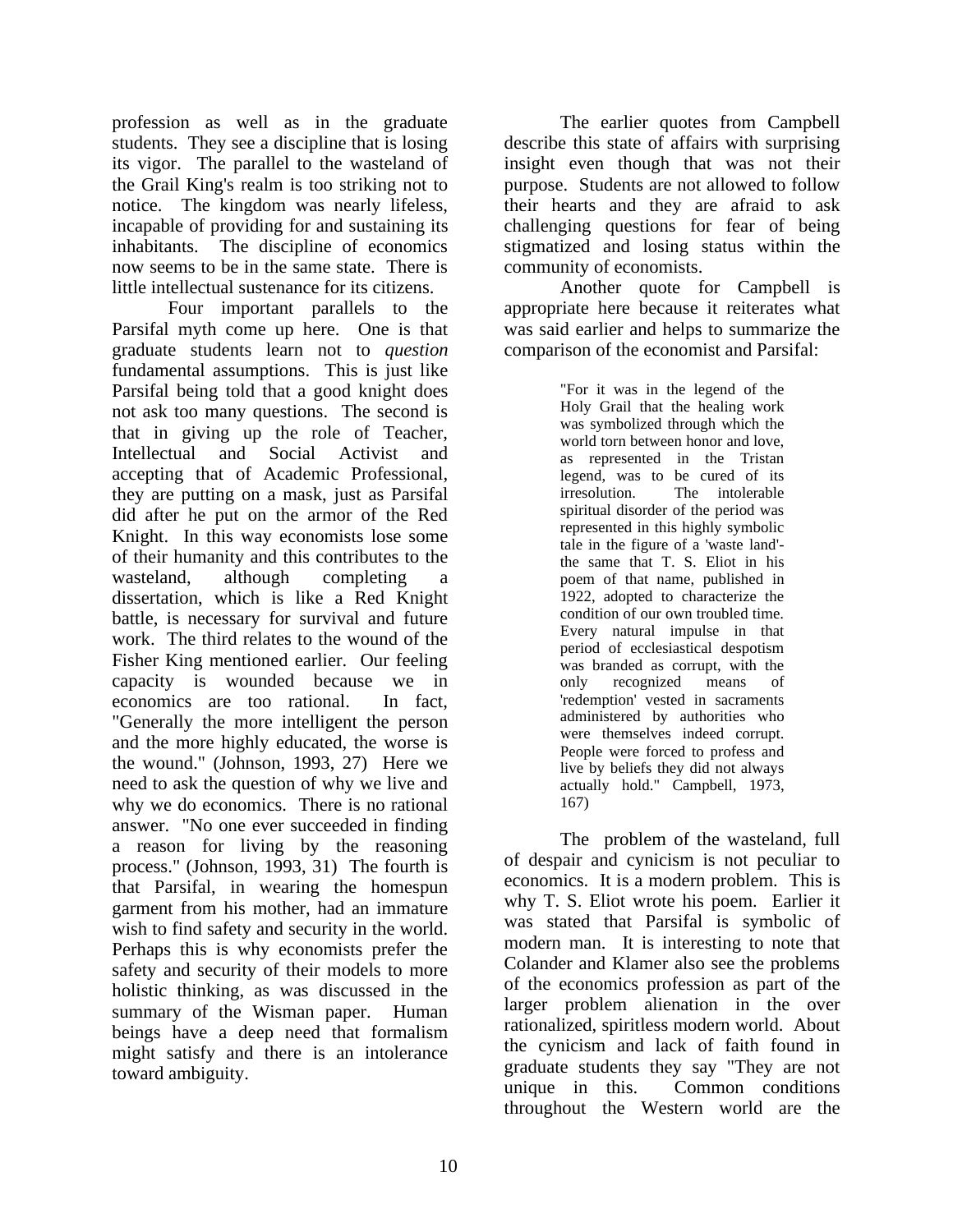cynicism and lack of faith associated with the unraveling of "modernism," the twentieth century cultural movement that invested faith in science as the successor to God." (Colander and Klamer, 183)

McCloskey sees this as well when he speaks of the education of economists in formalization:

> "The problem of training in technique that does not deal with life appears to be a widespread modern problem. Look at modern art, School of Manhattan, if you can, or modern architecture, from Bauhus to our house. In a recent essay the critic John Aldridge attacks what is known in English departments as the "workshop writer," that is, the product of one of the numerous programs that teach writing in imitation of the University of Iowa's original workshop. His description of "that odd species of bloodless fiction so cherished by the editors of *the New Yorker*" would fit most graduate programs in economics." (McCloskey, 15)

McCloskey feels that this is true for economists as well. The economists and writers, are, again quoting Aldridge, "not only estranged from their culture but seem to have no impressions of, or relations to it at all." (McCloskey, 15) His conclusion is a hope for the future. He quotes Walras who had a vision of "an undivided economics" made up of men of "culture who are accustomed to thinking both inductively and deductively and who are familiar with reason as well as experience." (McCloskey, 16)

But this is exactly the kind of person Parsifal becomes, one with an expanded consciousness and ability. By attaining the Grail, he can reconcile and integrate opposing forces like creativity and rational thinking. Such an integration is needed in economics today. This is partly what socioeconomics is trying to do. It is amazing to realize that one of the meanings of the name Parsifal is he who brings opposites together. Socio-economics is trying to bring opposites together by trying to synthesize economic and sociological theory. It is not surprising that this movement has come from outside economics. "When the established hierarchy fails in its duty, it is as though the angelic powers inspirit humankind to produce those who will continue them." (Matthews, 45) The movement for socioeconomics is trying to breathe some spirit back into economics. This input that economics is receiving from sociology is very necessary because "opposites temper and restore each other." (Johnson, 1991, 65) But even the leading economists writing about the future of economics think it should and will become more interdisciplinary. (*Economic Journal*, January, 1991; special 100th anniversary edition)

The economist *is* Parsifal. "A true myth teaches us the cure for the dilemma which it portrays." (Johnson, 1989, 11) The dilemma portrayed is the alienation in the wasteland. The cure is a more holistic, integrative approach to economics. Such an expanded consciousness is what Parsifal achieves. It is now time for economists to expand their consciousness by integrating economics with other fields. The vitality of the kingdom of economics hangs in the balance.

#### **Notes**

<sup>1.</sup> The two versions of the story which are being used here are the one by Chrétien de Troyes and Wolfram von Eschenbach. In Chrétien the main character is called Perceval and in Wolfram he is called Parzival. Parsifal is being used here because that is the one used by Johnson in *He: Understanding Masculine Psychology*, which is the inspiration for this paper.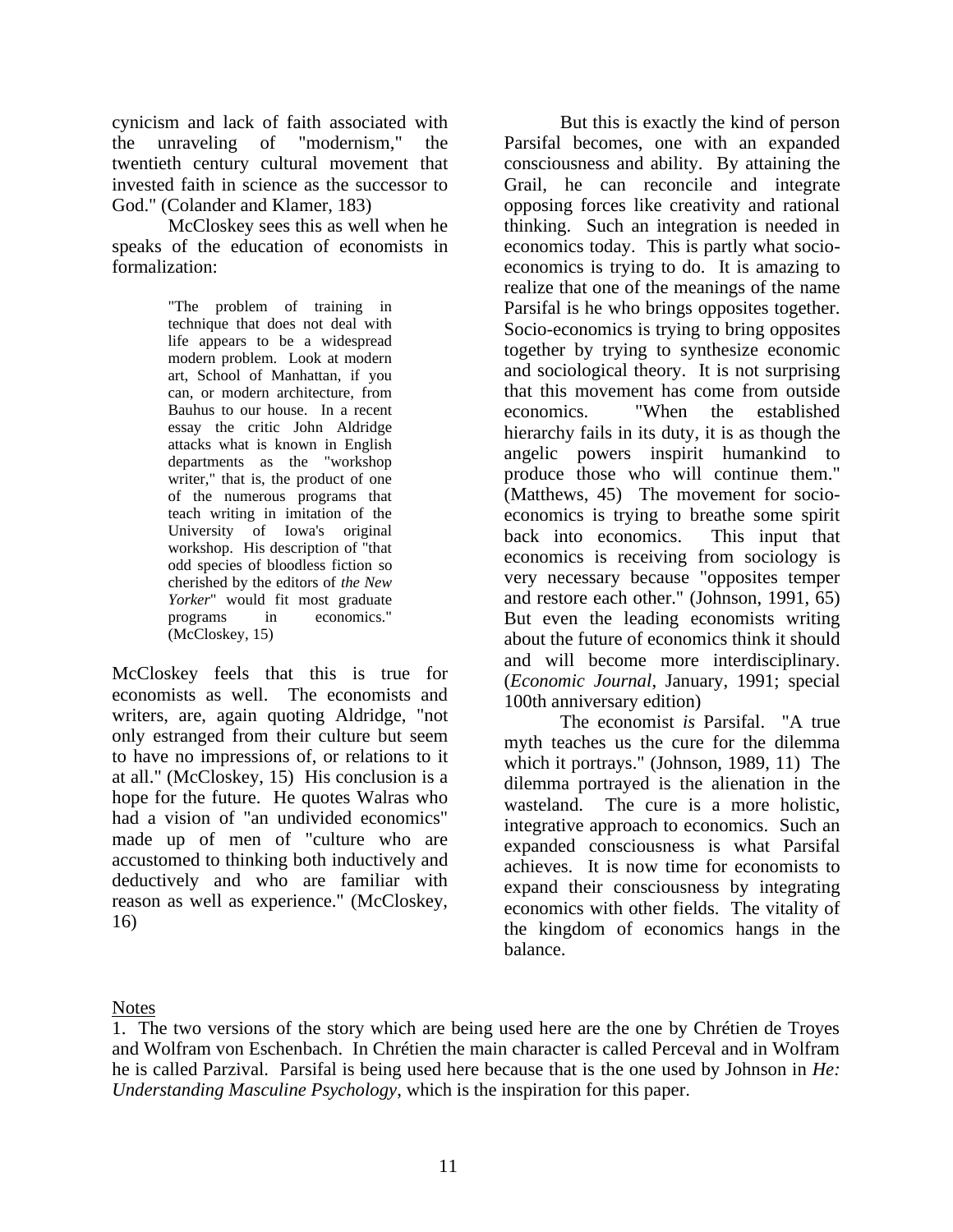2. In some versions of the story, the Grail is a magic stone while in others it is the cup in which Joseph of Arimethea collected the blood of Jesus after he died on the cross.

3. He is called the Fisher King because when Parsifal first meets him he is fishing and because of his wounding, he is only happy when he fishes. His fishing represents "inner work," that is, working on his consciousness. (Johnson, 1989, 8)

#### Bibliography

Campbell, Joseph. 1968. *The Hero with a Thousand Faces*. Princeton: Princeton University Press.

Campbell, Joseph. 1973. *Myths to Live By*. New York: Bantam.

Campbell, Joseph. 1976. *The Masks of God: Creative Mythology*. New York: Penguin.

Catford, L. and Ray, M. 1991. *The Path of the Everyday Hero: Drawing on the Power of Myth to Meet Life's Most Important Challenges. Los* Angeles: Jeremy P. Tarcher.

Colander, David, and Arjo Klamer. 1990. *The Making of and Economist*. Boulder, CO.: Westview.

Hirshleifer, Jack. 1994. "The Dark Side of the Force: Western Economic Association International 1993 Presidential Address." *Economic Inquiry*, January, 1994, 1-10.

Johnson, Robert A. 1989. *He: Understanding Masculine Psychology, Revised Edition*. New York: Harper & Row.

Johnson, Robert A. 1991. *Transformation: Understanding the Three Levels of Masculine Consciousness*. New York: Harper & Row.

Johnson, Robert A. 1993. *The Fisher King and the Handless Maiden*. New York: Harper & Row.

Jung, Emma and marie-Louise von Franz. 1970. *The Grail Legend*. New York: G. P. Putnam's Sons.

Loomis, Laura Hibbard and Roger Sherman Loomis. 1957. *Medieval Romances*. New York: Modern Library.

Matthews, John. 1990. *The Grail Tradition*. Rockport, MA: Element, Inc.

McCloskey, Donald N. 1991. "Economic Science: A Search Through the Hyperspace of Assumptions?" *Methodus,* 3 (1), June, 6-16.